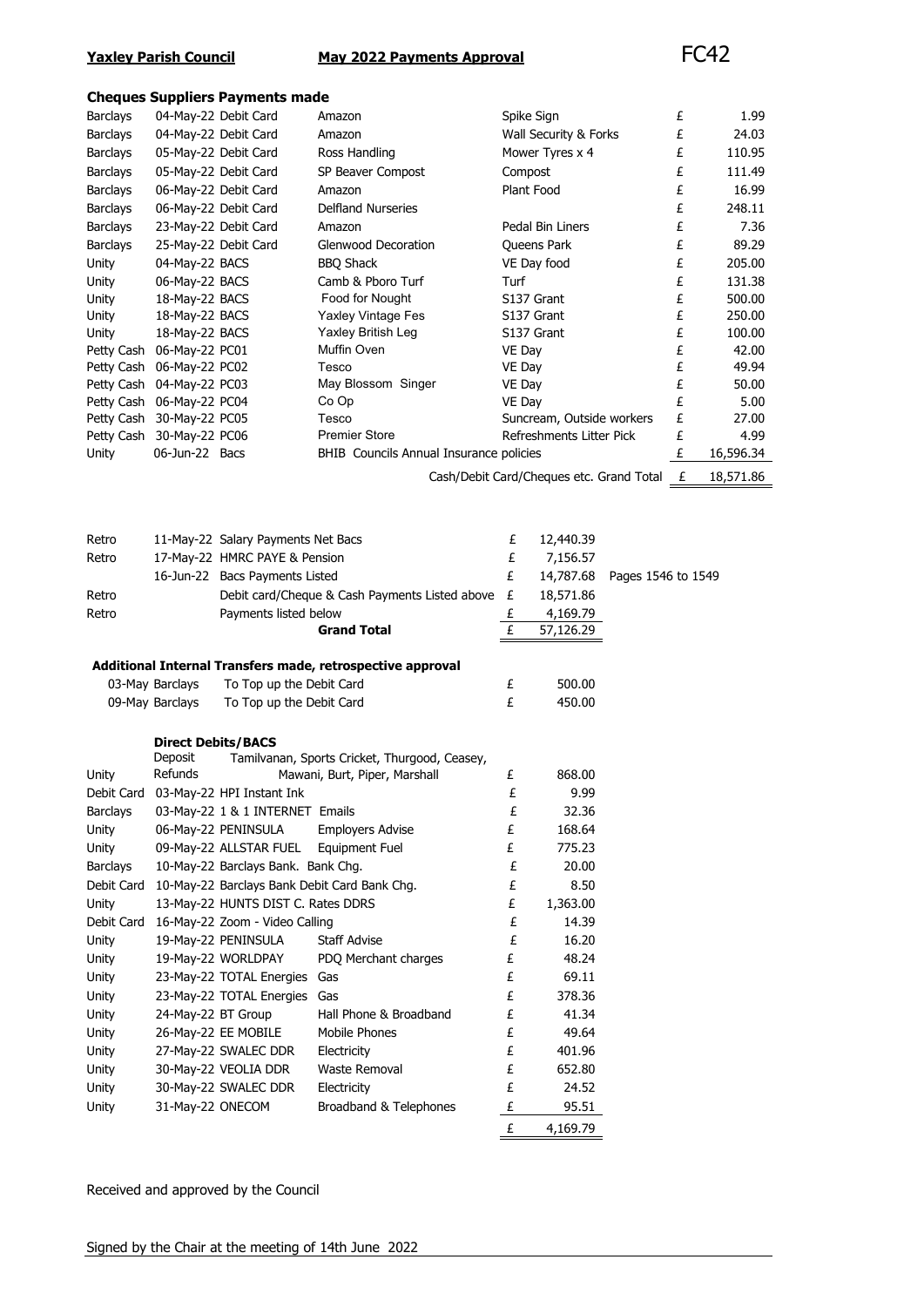| 13/06/2022                                                       | <b>Yaxley Parish Council</b><br><b>List of Purchase Ledger Payments</b> |                        |                                                           |            |      | Page 1546              |                |  |
|------------------------------------------------------------------|-------------------------------------------------------------------------|------------------------|-----------------------------------------------------------|------------|------|------------------------|----------------|--|
| 09:50                                                            |                                                                         |                        |                                                           |            |      | User: BEV              |                |  |
| <b>Linked to Cashbook 2</b>                                      |                                                                         |                        |                                                           |            |      | <b>Entered Month 3</b> |                |  |
|                                                                  |                                                                         |                        |                                                           |            |      |                        | by user BEV    |  |
| Supplier and Invoice Details                                     | Invoice Date Invoice No                                                 |                        | Ledger                                                    | Amount Due |      | Discount Amount Paid   | <b>Balance</b> |  |
| <b>Broadway Garage Yaxley Ltd</b><br><b>BRO100</b>               |                                                                         |                        |                                                           |            |      |                        |                |  |
| INV-11397/78/FIT MOWER TYRES/B                                   | 09/05/2022 INV-11397                                                    |                        | 1                                                         | 60.00      | 0.00 | 60.00                  | 0.00           |  |
| INV-11462/107/WN15FXW FIAT DOB                                   | 19/05/2022 INV-11462                                                    |                        | 1                                                         | 137.88     | 0.00 | 137.88                 | 0.00           |  |
|                                                                  |                                                                         |                        |                                                           |            | 0.00 | 197.88                 |                |  |
|                                                                  |                                                                         |                        | Above paid on 16/06/2022 by Online Payment Ref 90YAXLEYPC |            |      |                        |                |  |
| <b>Rodney Butcher</b><br><b>BUT100</b>                           |                                                                         |                        |                                                           |            |      |                        |                |  |
| <b>BUT100/156/R BUTCHER TRAVEL</b>                               |                                                                         | 31/05/2022 BUTCHER156  | $\mathbf{1}$                                              | 32.40      | 0.00 | 32.40                  | 0.00           |  |
|                                                                  |                                                                         |                        |                                                           |            | 0.00 | 32.40                  |                |  |
|                                                                  |                                                                         |                        | Above paid on 16/06/2022 by Online Payment Ref 59YaxleyPC |            |      |                        |                |  |
| <b>Computer Network Services Ltd</b><br><b>CNS100</b>            |                                                                         |                        |                                                           |            |      |                        |                |  |
| 42271/89/REMOTE TECHNICAL SER/                                   | 11/05/2022 42271                                                        |                        | $\mathbf{1}$                                              | 57.00      | 0.00 | 57.00                  | 0.00           |  |
| 42287/106/CNS MONTHLY/Computer                                   | 20/05/2022 42287                                                        |                        | 1                                                         | 133.62     | 0.00 | 133.62                 | 0.00           |  |
| 42431/169/BRAVO SUPPORT FOR PC                                   | 06/06/2022 42431                                                        |                        | 1                                                         | 54.00      | 0.00 | 54.00                  | 0.00           |  |
|                                                                  |                                                                         |                        |                                                           |            | 0.00 | 244.62                 |                |  |
|                                                                  |                                                                         |                        | Above paid on 16/06/2022 by Online Payment Ref 66YaxleyPC |            |      |                        |                |  |
| <b>COR101</b><br><b>Coral Design Management</b>                  |                                                                         |                        |                                                           |            |      |                        |                |  |
| 2146/119/LOGO AND SIGN/Coral D                                   | 27/05/2022 2146                                                         |                        | $\mathbf{1}$                                              | 500.00     | 0.00 | 500.00                 | 0.00           |  |
|                                                                  |                                                                         |                        |                                                           |            | 0.00 | 500.00                 |                |  |
|                                                                  |                                                                         |                        | Above paid on 16/06/2022 by Online Payment Ref 98YaxleyPC |            |      |                        |                |  |
| <b>ESP100</b><br><b>Eastern Shires Purchasing Organisation</b>   |                                                                         |                        |                                                           |            |      |                        |                |  |
| 6467846/84/CLEANING/Eastern Sh                                   | 28/04/2022 6467846                                                      |                        | $\mathbf{1}$                                              | 25.38      | 0.00 | 25.38                  | 0.00           |  |
| 6474581/85/LABELS/CLEANING/Eas                                   | 06/05/2022 6474581                                                      |                        | 1                                                         | 123.00     | 0.00 | 123.00                 | 0.00           |  |
| 6493006/142/RUBBISH SACKS/East                                   | 07/06/2022 6493006                                                      |                        | $\mathbf{1}$                                              | 18.66      | 0.00 | 18.66                  | 0.00           |  |
|                                                                  |                                                                         |                        |                                                           |            | 0.00 | 167.04                 |                |  |
|                                                                  |                                                                         |                        | Above paid on 16/06/2022 by Online Payment Ref 112184/001 |            |      |                        |                |  |
| <b>Mrs B Porter Freelance Business Services</b><br><b>FBS100</b> |                                                                         |                        |                                                           |            |      |                        |                |  |
| YPC BK 0195/157/FBS FEE MAY 22                                   |                                                                         | 31/05/2022 YPC BK 0195 | 1                                                         | 1,811.23   | 0.00 | 1,811.23               | 0.00           |  |
|                                                                  |                                                                         |                        |                                                           |            | 0.00 | 1,811.23               |                |  |
|                                                                  |                                                                         |                        |                                                           |            |      |                        |                |  |

Above paid on 16/06/2022 by Online Payment Ref 8YAXLEYPC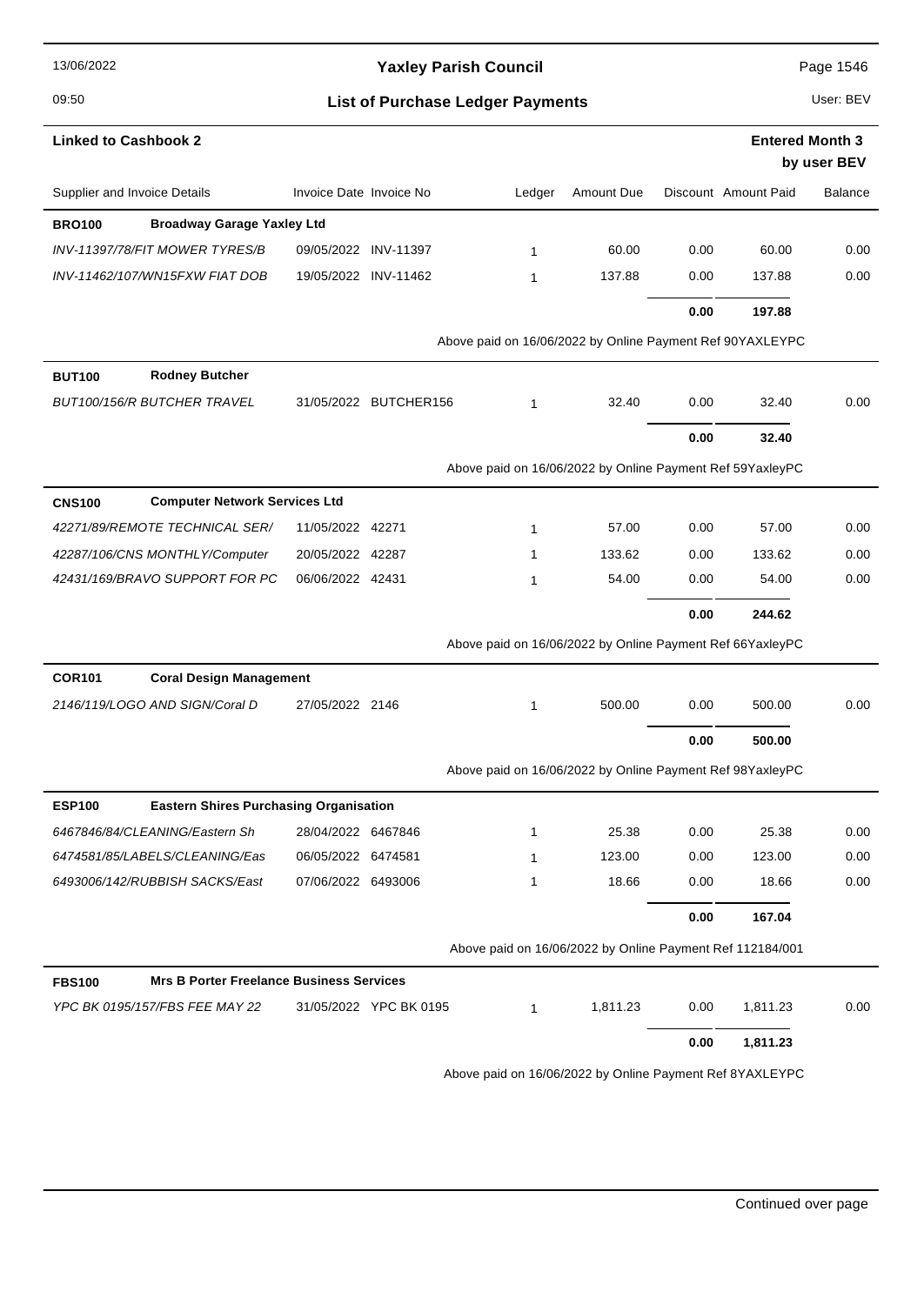| 13/06/2022                                              |                         |                       | <b>Yaxley Parish Council</b>                              |            |      |                        | Page 1547      |
|---------------------------------------------------------|-------------------------|-----------------------|-----------------------------------------------------------|------------|------|------------------------|----------------|
| 09:50                                                   |                         |                       | <b>List of Purchase Ledger Payments</b>                   |            |      |                        | User: BEV      |
| <b>Linked to Cashbook 2</b>                             |                         |                       |                                                           |            |      | <b>Entered Month 3</b> | by user BEV    |
| Supplier and Invoice Details                            | Invoice Date Invoice No |                       | Ledger                                                    | Amount Due |      | Discount Amount Paid   | <b>Balance</b> |
| Fleet (Line Markers) Ltd<br><b>FLE100</b>               |                         |                       |                                                           |            |      |                        |                |
| SI217281/117/170LTRS PITCH MAR                          | 20/05/2022 SI217281     |                       | $\mathbf{1}$                                              | 669.73     | 0.00 | 669.73                 | 0.00           |
|                                                         |                         |                       |                                                           |            | 0.00 | 669.73                 |                |
|                                                         |                         |                       | Above paid on 16/06/2022 by Online Payment Ref C04205Yaxl |            |      |                        |                |
| <b>FOO100</b><br><b>Food for Nought</b>                 |                         |                       |                                                           |            |      |                        |                |
| FOOD 100/113/FOOD 4 NOUGHT/Foo                          | 24/05/2022 FOOD 100     |                       | $\mathbf{1}$                                              | 126.00     | 0.00 | 126.00                 | 0.00           |
|                                                         |                         |                       |                                                           |            | 0.00 | 126.00                 |                |
|                                                         |                         |                       | Above paid on 16/06/2022 by Online Payment Ref 97YaxleyPC |            |      |                        |                |
| <b>G.B. Pest Control</b><br><b>GBP100</b>               |                         |                       |                                                           |            |      |                        |                |
| 3354/121/PEST CONTROL/G.B. Pes                          | 26/05/2022 3354         |                       | $\mathbf{1}$                                              | 135.00     | 0.00 | 135.00                 | 0.00           |
|                                                         |                         |                       |                                                           |            | 0.00 | 135.00                 |                |
|                                                         |                         |                       | Above paid on 16/06/2022 by Online Payment Ref 9YAXLEYPC  |            |      |                        |                |
| <b>HDC101</b><br>Huntingdonshire District Council Other |                         |                       |                                                           |            |      |                        |                |
| 70047394/138/ELECTION COSTS/Hu                          | 30/05/2022 70047394     |                       | $\mathbf{1}$                                              | 282.58     | 0.00 | 282.58                 | 0.00           |
| 70047833/175/CCTV SLA 2022-202                          | 09/06/2022 70047833     |                       | 1                                                         | 3,113.86   | 0.00 | 3,113.86               | 0.00           |
|                                                         |                         |                       |                                                           |            | 0.00 | 3,396.44               |                |
|                                                         |                         |                       | Above paid on 16/06/2022 by Online Payment Ref 60001848Ya |            |      |                        |                |
| <b>HOW100</b><br><b>Howsafe Ltd</b>                     |                         |                       |                                                           |            |      |                        |                |
| SIN0745345/38/WORKWEAR/Howsafe                          |                         | 29/04/2022 SIN0745345 | $\mathbf{1}$                                              | 107.68     | 0.00 | 107.68                 | 0.00           |
| SCR0022968/99/CREDIT TROUSERS/                          |                         | 19/05/2022 SCR0022968 | 1                                                         | $-26.39$   | 0.00 | $-26.39$               | 0.00           |
| SIN0746431/108/TROUSERS / GLOV                          |                         | 19/05/2022 SIN0746431 | 1                                                         | 94.78      | 0.00 | 94.78                  | 0.00           |
| SIN0746712/116/TROUSERS/Howsaf                          |                         | 24/05/2022 SIN0746712 | $\mathbf{1}$                                              | 79.17      | 0.00 | 79.17                  | 0.00           |
|                                                         |                         |                       |                                                           |            | 0.00 | 255.24                 |                |
|                                                         |                         |                       | Above paid on 16/06/2022 by Online Payment Ref Y375SSYAXL |            |      |                        |                |
| <b>IRE100</b><br><b>Irelands Farm Machinery Ltd</b>     |                         |                       |                                                           |            |      |                        |                |
| 400838/105/CABLE TIES ETC/Irel                          | 20/05/2022 400838       |                       | $\mathbf{1}$                                              | 52.17      | 0.00 | 52.17                  | 0.00           |
|                                                         |                         |                       |                                                           |            | 0.00 | 52.17                  |                |
|                                                         |                         |                       | Above paid on 16/06/2022 by Online Payment Ref 92YAXLEYPC |            |      |                        |                |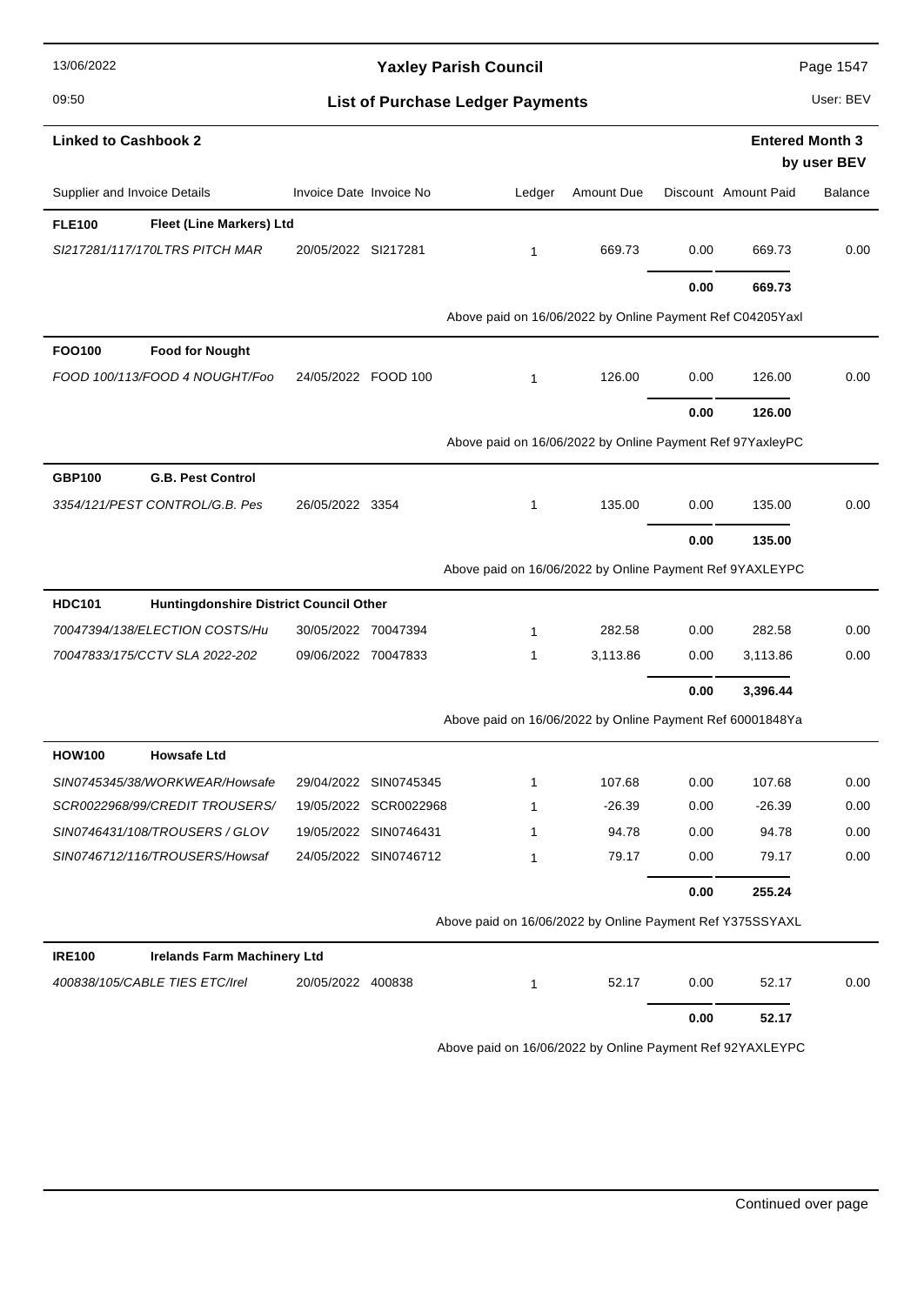| 13/06/2022                                                  |                         |                       | <b>Yaxley Parish Council</b>                              |            |      |                        | Page 1548      |
|-------------------------------------------------------------|-------------------------|-----------------------|-----------------------------------------------------------|------------|------|------------------------|----------------|
| 09:50                                                       |                         |                       | <b>List of Purchase Ledger Payments</b>                   |            |      |                        | User: BEV      |
| <b>Linked to Cashbook 2</b>                                 |                         |                       |                                                           |            |      | <b>Entered Month 3</b> | by user BEV    |
| Supplier and Invoice Details                                | Invoice Date Invoice No |                       | Ledger                                                    | Amount Due |      | Discount Amount Paid   | <b>Balance</b> |
| <b>Kipper Window Cleaning</b><br><b>KIP100</b>              |                         |                       |                                                           |            |      |                        |                |
| KIPPER112/112/WINDOWS/Kipper W                              |                         | 18/05/2022 KIPPER112  | $\mathbf{1}$                                              | 20.00      | 0.00 | 20.00                  | 0.00           |
|                                                             |                         |                       |                                                           |            | 0.00 | 20.00                  |                |
|                                                             |                         |                       | Above paid on 16/06/2022 by Online Payment Ref 42YaxleyPC |            |      |                        |                |
| <b>LMR100</b><br>L & M Retail - Yaxley Convience Store      |                         |                       |                                                           |            |      |                        |                |
| 644414I/170/SPADE/PADDLOCK/L &                              | 31/05/2022 6444141      |                       | $\mathbf{1}$                                              | 66.52      | 0.00 | 66.52                  | 0.00           |
|                                                             |                         |                       |                                                           |            | 0.00 | 66.52                  |                |
|                                                             |                         |                       | Above paid on 16/06/2022 by Online Payment Ref 2233YAXLEY |            |      |                        |                |
| <b>LSE100</b><br>L & S Engineers Ltd                        |                         |                       |                                                           |            |      |                        |                |
| IN1745878/104/CHAIN & EAR DEFE                              | 20/05/2022 IN1745878    |                       | 1                                                         | 44.64      | 0.00 | 44.64                  | 0.00           |
| 1266801057/123/HELICAL SPRING/                              |                         | 25/05/2022 1266801057 | 1                                                         | 8.50       | 0.00 | 8.50                   | 0.00           |
| IN1756200/139/2 X CUSHIO HARNE                              | 31/05/2022 IN1756200    |                       | 1                                                         | 60.38      | 0.00 | 60.38                  | 0.00           |
| IN1756201/140/CHAIN SAW PARTS/                              | 31/05/2022 IN1756201    |                       | 1                                                         | 61.10      | 0.00 | 61.10                  | 0.00           |
|                                                             |                         |                       |                                                           |            | 0.00 | 174.62                 |                |
|                                                             |                         |                       | Above paid on 16/06/2022 by Online Payment Ref 933137Yaxl |            |      |                        |                |
| <b>MED100</b><br><b>Medicmart Ambulance Service Limited</b> |                         |                       |                                                           |            |      |                        |                |
| 6666/103/MEDIMART AMBULANCE/Me                              | 16/05/2022 6666         |                       | 1                                                         | 2,750.00   | 0.00 | 2,750.00               | 0.00           |
|                                                             |                         |                       |                                                           |            | 0.00 | 2.750.00               |                |
|                                                             |                         |                       | Above paid on 16/06/2022 by Online Payment Ref MED100     |            |      |                        |                |
| <b>MOO101</b><br>Moore                                      |                         |                       |                                                           |            |      |                        |                |
| 311371/109/INTERNAL AUDIT 22/M                              | 18/05/2022 311371       |                       | 1                                                         | 1,080.00   | 0.00 | 1,080.00               | 0.00           |
|                                                             |                         |                       |                                                           |            | 0.00 | 1,080.00               |                |
|                                                             |                         |                       | Above paid on 16/06/2022 by Online Payment Ref 37YAXLEY.P |            |      |                        |                |
| <b>OLD100</b><br>Columbaria (Odlings) Co.                   |                         |                       |                                                           |            |      |                        |                |
| INV0084439/118/ROY HIBBERT/Col                              |                         | 27/05/2022 INV0084439 | $\mathbf{1}$                                              | 109.20     | 0.00 | 109.20                 | 0.00           |
|                                                             |                         |                       |                                                           |            | 0.00 | 109.20                 |                |

Above paid on 16/06/2022 by Online Payment Ref YAX01YAXLE